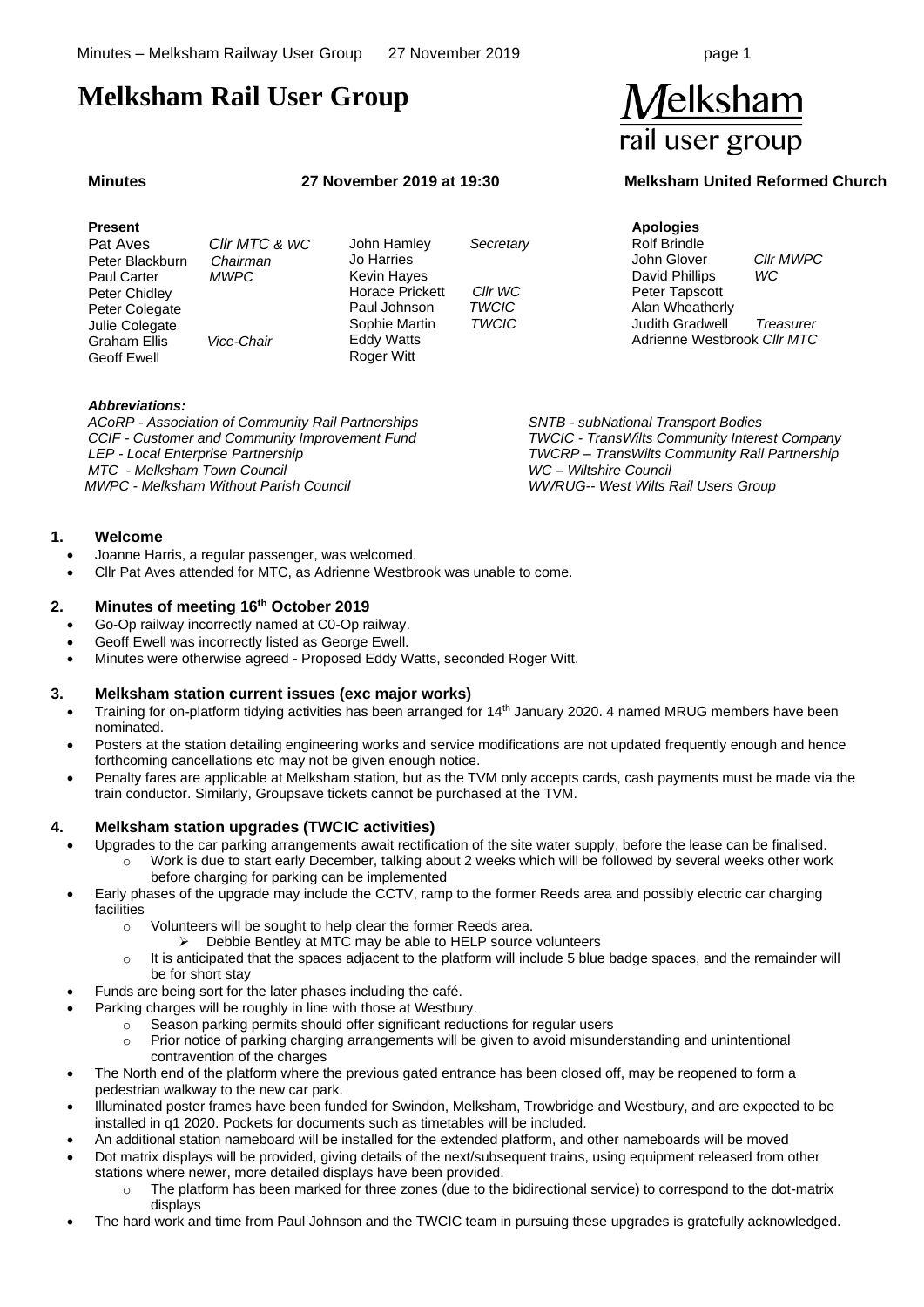### **5. Service changes/issues**

- It is understood that a potential Go-Op service has been deferred for two years due to a lack of rolling stock.
- A number of line closures are planned at weekends in January 2020.
- The improved performance (re cancellations and delays) noted in the early autumn seems to have deteriorated in recent weeks,
	- o In w/b 18Nov2019, 17 out of 119 trains were cancelled of which 14 were due to a lack of crew.
	- o This has led to some loss of confidence in the users.
	- $\circ$  GWR sent several senior planning staff to the recent TW Stakeholders meeting to demonstrate how seriously they see this issue, together with a representative from Network Rail
- In spite of the poor service in 2019, passenger numbers seem buovant, with a 3.9% rise in 2019 on the TransWilts line.

### **6. Promotion**

- MRUG attended the Christmas Craft Fair at the Assembly Rooms on 23 November 2019 handing out timetables and travel advice
- The 2019 Santa trip will be held on 15<sup>th</sup> December (running from Melksham (15:05) to Swindon and back), supported by GWR.
	- o All 80 tickets have been sold.
	- $\circ$  Present wrapping will take place at 48a Spa Road on 12<sup>th</sup> December thanks to Graham for use of his room there. o Help from members to hand out presents etc on the train would be appreciated.
	- o Roger Witt, Horace Prickett and Peter Chidley will start from Westbury to prepare for the arrival at Melksham
- A separate trip, organised by TW will be held on 8<sup>th</sup> December, picking up at Westbury and Trowbridge. Contact Sophie Marti[n sophie@transwilts.org](mailto:sophie@transwilts.org) for more details.
- A Melksham orientated timetable leaflet has been prepared and will be distributed at the station just in advance of the December timetable change (distribution from 29<sup>th</sup> November through 1<sup>st</sup> December). A PDF is available at <http://www.mrug.org.uk/Winter2019Spring2020.pdf>
	- The December revised timetable will be circulated with the local newspaper.
- A new timetable poster for use with the presentation 'ladder' has been purchased for use in the New Year promotional activities.
- The MRUG website has been favourably received, but more active work is needed on Facebook and Twitter postings.
- 2020 meetings will include, where possible, presentations to complement the work of MRUG. In January 2020, Guy Watts from GWR will be attending to talk about fares and answer questions (which should be submitted as soon as possible to [info@mrug.org.uk.](mailto:info@mrug.org.uk)

# **7. Buses**

- Changes to the D1, D2 and D3 daytime services to hourly have been implemented.
	- o D1 service seems to be unreliable now. Roger Witts will investigate and possibly join the bus forum in Bath for this route.
	- o D2 service to Frome seems to be working.
	- o D3 service (through Melksham) has issues, although usage is helped by routing through Batheastern and also onward to Bowerhill during the day
	- Changes to the X72 and X34 by Faresaver are possible.
- The timetable poster board in the Market Place is out-dated, whereas the board at the Melksham library is correct..
- The 21:30 ex Bath D3 now runs via Bowerhill en route to Westbury for overnighting.

# **8. Finance**

- Application for a grant from MWPC will be made prior to the January 2020 closing date.
- Revised signatories for the MRUG Coventry account are being finalised

# **9. Other Organisations**

- **TransWilts** <https://transwilts.org/> held a **stakeholders and members meeting** on 18th November, which included presentations from several GWR senior team members and network rail.
- When platform training (see 3 above) is complete, MRUG may apply for membership of **ACoRP** as a station 'friend'. <https://communityrail.org.uk/community-rail/>
- The **Coffee Shop** forum covers many issues of interest to Melksham rail users, and may be accessed at [http://www.firstgreatwestern.info/coffeeshop/index.php.](http://www.firstgreatwestern.info/coffeeshop/index.php)
- Several MRUG members attended the last **Travelwatch SW** open meeting on 18<sup>th</sup> October 2019 [http://travelwatchsouthwest.org/.](http://travelwatchsouthwest.org/)
- **West Wilts Rail Users Group (WWRUG)** <http://www.wwrug.org.uk/> meetings will be of interest.
- On 6<sup>th</sup> November 2019, MRUG members supported a **Westbury transport discussion (**[https://www.wiltshiretimes.co.uk/news/17987478.transport-agenda-westbury-public-meeting/\)](https://www.wiltshiretimes.co.uk/news/17987478.transport-agenda-westbury-public-meeting/)